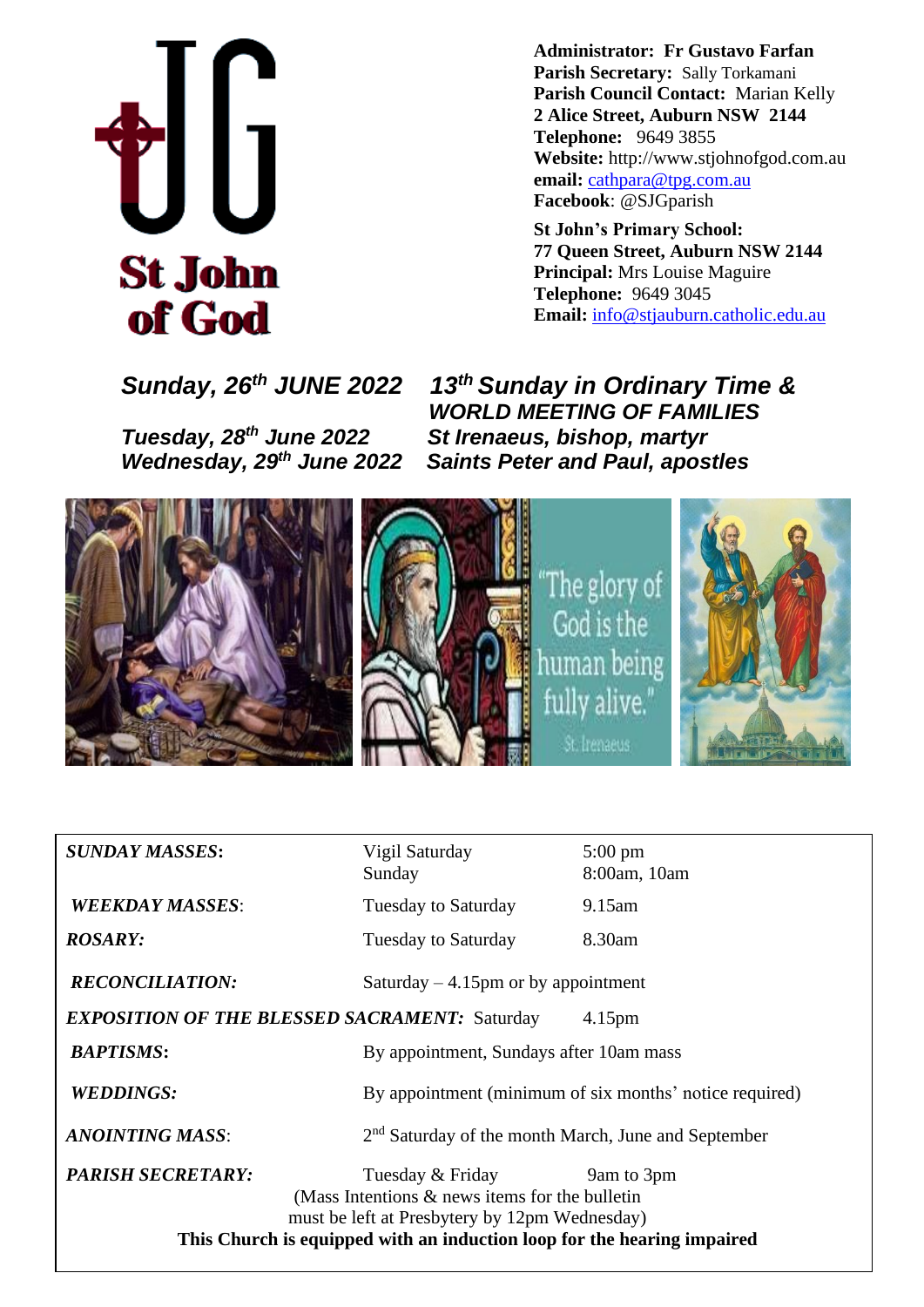## *REMEMBERING OUR FRIENDS AND RELATIVES*

**Recently Deceased:** Enrique Julien Diez, Scott Hession, Brian Sherd, John Evans, Geneive El-**Zeinaty** 

**Anniversaries**: Vilma, Rebecca Manaid, Romeo Tiambeng, Lina Di Quattro, Vicenso Martino, Lorenza Bernardo, Domingo Bernardo, Isagani Bernardo

**We remember the faithful departed** Elsa De Souza

*"May their souls and the souls of all the faithful departed, through the mercy of God, rest in peace."*

**Prayers for the sick** Jan Chen, Honfan Chen, Qin Sun, Joe Wang, John Wang

*"Mother of God, Health of the sick, Refuge of sinners, Comforter of the afflicted. Pray for us"*

| <b>ROSTER: 1st Week</b> |                                            |                  |                      |  |
|-------------------------|--------------------------------------------|------------------|----------------------|--|
| Time                    | <b>Readers</b>                             | <b>Acolyte</b>   | <b>Altar Servers</b> |  |
| Saturday 5pm            | Jackie Daniel<br>Nicole Daniel             | Tony Allan       |                      |  |
| Sunday 8am              | Nina Saulekaleka<br>Karen Abood            | Elia Saulekaleka |                      |  |
| Sunday 10am             | Velonika Vakauta<br><b>Christine Kazzi</b> | Sione Anasi      | Chuma brothers       |  |

HOLY FATHER'S APPEAL 25<sup>th</sup> & 26<sup>th</sup> June 2022 Please support the Good works of the Holy Father by giving generously to this annual appeal e: [fundraising@sydneycatholic.org](mailto:fundraising@sydneycatholic.org) or by donating via the envelopes available at the front foyer.Through your gift you can help Pope Francis bring hope, opportunity and the spirit of Jesus Christ to our less fortunate brothers and sisters around the world.

**HEART OF LIFE** is offering an "At-home Retreat: Held in Hope" – over five weeks, beginning Monday, 1 August and concluding 29 August. This at-home retreat, invites you to spend some time in prayer at home each day pondering your experiences of the day, and to be accompanied by a retreat-companion weekly, via Zoom for 45 minutes, on how God might have been present for you. A small donation will be welcome. To register your interest, please call 9890 1101 or email [info@heartoflife.melbourne,](mailto:info@heartoflife.melbourne) no later than 18 July 2022.

**KNITTING CLUB** If you are interested in learning how to knit or would like to knit in the company of others passionate about knitting, please join us in McDermott House **every Friday morning** after mass.

**PLANNED GIVING ENVELOPES FOR 2022-2023** Your financial contribution to the Planned Giving of the Parish is greatly appreciated. If you are not yet part of the Planned Giving and want to join it, PLEASE fill the short form below and place it in the Sunday Collection plate or email your details to [cathpara@tpg.com.au.](mailto:cathpara@tpg.com.au)

Planned Giving is the main income of the parish and can be done by Weekly Envelope or Monthly Credit Card. The Parish of St John of God, Auburn, thanks you for your support. For further information speak to the priest or visit our website.

**---------------------------------------------------------------------------------------------------------------------------------**

### **Planned Giving Request 2022 St John of God Auburn Parish**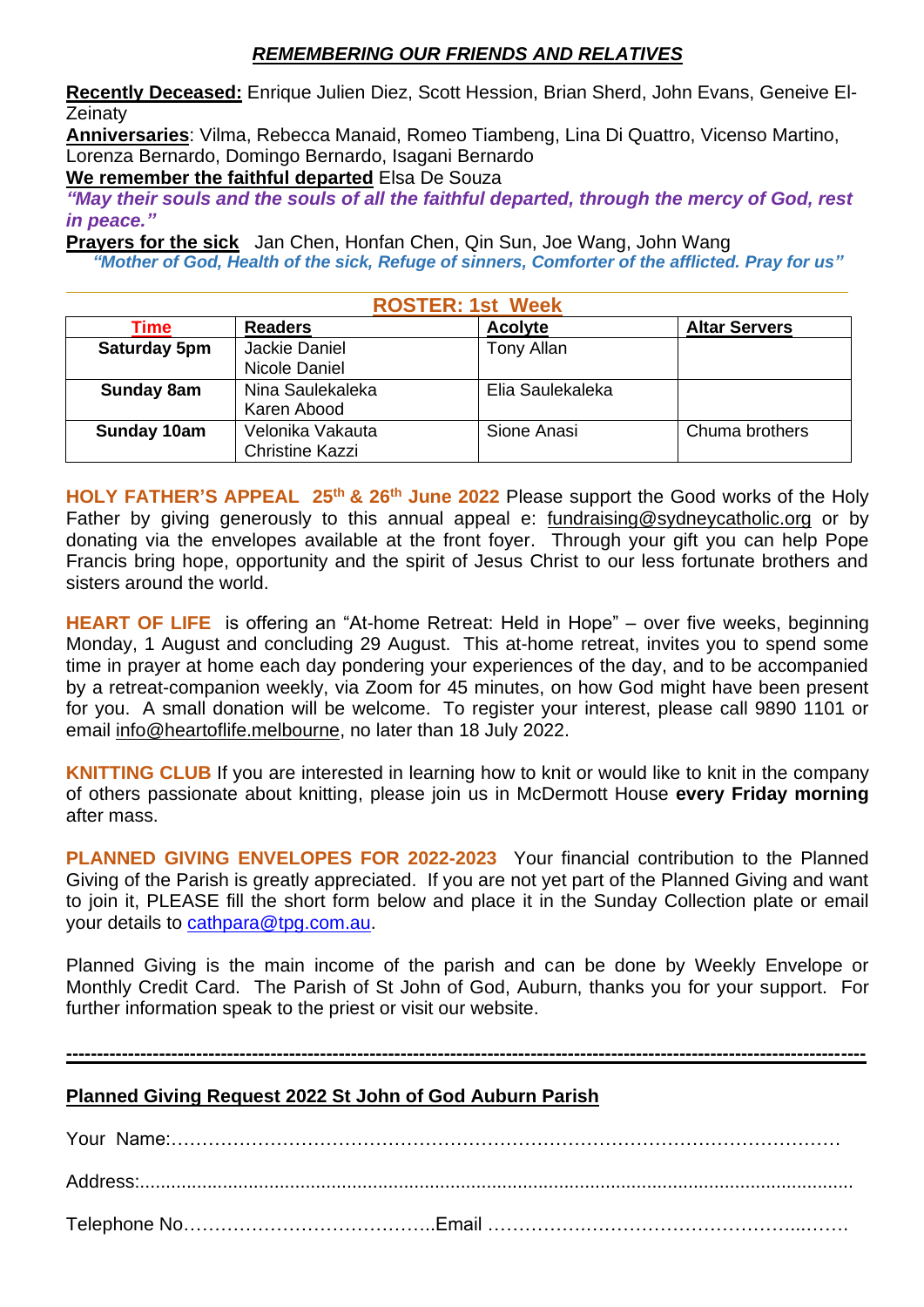# *SUNDAY'S READINGS*

**First Reading 1 Kings 19:16, 19-21 Elisha rose and followed Elijah and became his servant** 

The Lord said to Elijah, 'Go, you are to anoint Elisha son of Shaphat, of Abel Meholah, as prophet to succeed you.'

Leaving there, Elijah came on Elisha son of Shaphat as he was ploughing behind twelve yoke of oxen, he himself being with the twelfth. Elijah passed near to him and threw his cloak over him. Elisha left his oxen and ran after Elijah. 'Let me kiss my father and mother, then I will follow you' he said. Elijah answered, 'Go, go back; for have I done anything to you?' Elisha turned away, took the pair of oxen and slaughtered them. He used the plough for cooking the oxen, then gave to his men, who ate. He then rose, and followed Elijah and became his servant.

**Responsorial Psalm 15:1-2, 5, 7-11 R: You are my inheritance, O Lord.**

#### **Second Reading Gal 5:1, 13-18 My brothers, you were called to freedom.**

When Christ freed us, he meant us to remain free. Stand firm, therefore, and do not submit again to the yoke of slavery. My brothers, you were called, as you know, to liberty; but be careful, or this liberty will provide an opening for self-indulgence. Serve one another, rather, in works of love, since the whole of the Law is summarised in a single command: *Love your neighbour as yourself.* If you go snapping at each other and tearing each other to pieces, you had better watch or you will destroy the whole community.

Let me put it like this: if you are guided by the Spirit you will be in no danger of yielding to selfindulgence, since self-indulgence is the opposite of the Spirit, the Spirit is totally against such a thing, and it is precisely because the two are so opposed that you do not always carry out your good intentions. If you are led by the Spirit, no law can touch you.

#### **Gospel Acclamation 1 Sam 3:9; Jn 6:68**

**Alleluia, alleluia! Speak, O Lord, your servant is listening; you have the words of everlasting life. Alleluia!**

### **Gospel Luke 9:51-62 Jesus resolutely set his face towards Jerusalem. I will follow you wherever you will go.**

As the time drew near for him to be taken up to heaven, Jesus resolutely took the road for Jerusalem and sent messengers ahead of him. These set out, and they went into a Samaritan village to make preparations for him, but the people would not receive him because he was making for Jerusalem. Seeing this, the disciples James and John said, 'Lord, do you want us to call down fire from heaven to burn them up?' But he turned and rebuked them, and they went off to another village.

As they travelled along they met a man on the road who said to him, 'I will follow you wherever you go.' Jesus answered, 'Foxes have holes and the birds of the air have nests, but the Son of Man has nowhere to lay his head.'

Another to whom he said, 'Follow me', replied, 'Let me go and bury my father first.' But he answered, 'Leave the dead to bury their dead; your duty is to go and spread the news of the kingdom of God.'

Another said, 'I will follow you, sir, but first let me go and say goodbye to my people at home.' Jesus said to him, 'Once the hand is laid on the plough, no one who looks back is fit for the kingdom of God.'